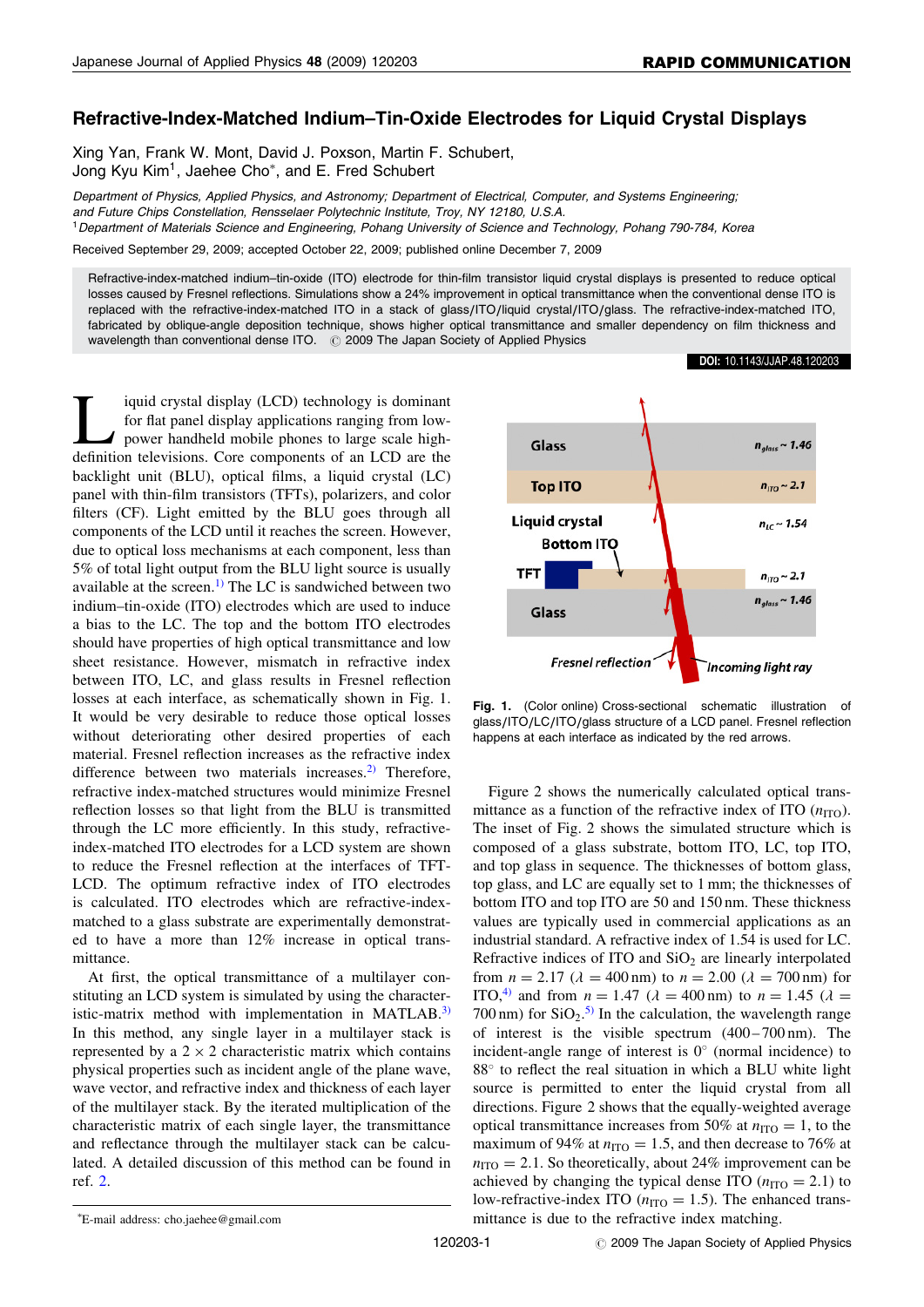

Fig. 2. (Color online) Calculated angle-averaged ( $0 \le \theta \le 88^{\circ}$ ) optical transmittance (400  $\leq$   $\lambda \leq$  700 nm) versus the ITO refractive index showing improvement of the optical transmittance for low-refractiveindex ITO.

To verify the simulation experimentally, ITO film with  $n_{\text{ITO}} = 1.5$  is necessary. Even though the refractive index is one of the unchangeable material characteristic properties, a recently developed nano-structured deposition technique showed that the refractive index can be varied by controlling the porosity of the material. $6,7$  Using this technique, refractive index of ITO can be gradually reduced from the value of dense ITO by increasing the porosity of films. Specifically, deposition of porous ITO is enabled by the oblique-angle deposition technique.<sup>6)</sup> In oblique-angle deposition, a random growth fluctuation on the substrate produces a shadow region and the subsequent vapor flux incident at high angle cannot reach the shadow region, but deposits preferentially on a high edge (the tip) of a nanopillar. In these films, the gaps between the nano pillars is sufficiently small  $(\ll \lambda)$  to limit optical scattering. The controllability of film thickness is excellent.<sup>[7,8\)](#page-2-0)</sup> The refractive index of the porous ITO is given by the porosityweighted refractive index of air and dense ITO. Based on the quantitatively tabulated data,<sup>[7,8\)](#page-2-0)</sup> a deposition angle of  $\theta = 75^{\circ}$  is selected to achieve  $n_{\text{ITO}}$  of 1.5. Four porous ITO films and four dense ITO films are deposited on glass substrates with thicknesses ranging from 50 to 250 nm. After deposition, all of the samples are annealed at  $550^{\circ}$ C for 1 min in an  $O_2$  ambient to enhance the transmittance and the electrical conductivity. Ellipsometry measurements are used to determine the actual refractive index and the thickness of the porous and dense ITO films. All four porous ITO films have a refractive index of about 1.5, and actual thicknesses of 53, 100, 180, and 230 nm, respectively. For the dense ITO films, the thicknesses are 54, 98, 168, and 270 nm with a refractive index of 2.1. Normal incidence optical transmittance in an air ambient is measured to verify the effect of refractive index matching. Because the porous ITO film can reduce the refractive index contrast not only with LC but also with air ambient, optical transmittance measurement in air ambient was used to demonstrate the viability of the concept.

Figure 3(a) shows the transmittance as a function of wavelength for the 100-nm-thick ITO films. The index-



Fig. 3. (Color online) Measured normal-incidence optical transmittance of the index-matched porous ITO and the conventional dense ITO on a glass substrate: (a) optical transmittance as a function of incident wavelength for a 100-nm-thick ITO film and (b) wavelengthaveraged transmittance from 400 to 700 nm at various ITO thicknesses.

matched porous ITO film on glass shows better transmittance than the conventional dense ITO film on glass. Moreover, the porous ITO film has uniform transmittance of about 92% for all wavelength, while the transmittance of the dense ITO film with the same thickness fluctuates between 77 and 87%. From Fig. 3(b), the index-matched porous ITO films on glass substrate with all of the four thicknesses have higher transmittance compared to the conventional dense ITO films. The transmittance enhancement ranges between 10 and 17% dependent on the film thickness and averages to 12%. Considering the much larger refractive contrast at the air/porous ITO interface than that at the LC/porous ITO interface in a real LCD system, the effect of the index matching would be about doubled in the LCD system.

In addition, it should be noted that the transmittance of the porous ITO films on glass substrate is generally less sensitive to the film thickness and the wavelength than that of the dense ITO films. In case of the dense ITO, conditions for constructive or destructive interference can easily occur